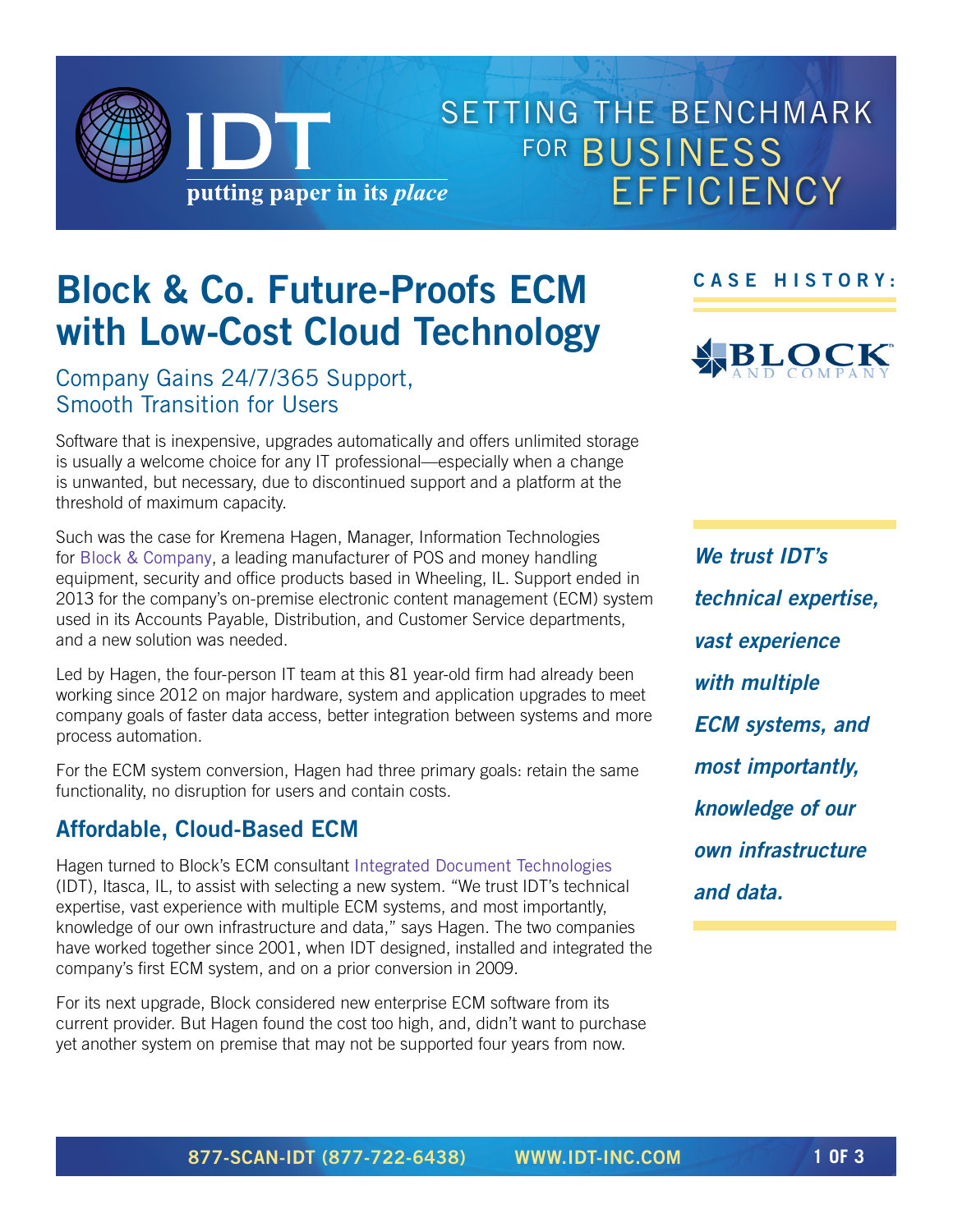To meet cost constraints without sacrificing functionality, IDT recommended a Cloud-based system, [Tronitech's VAULTview ECM](http://www.tronitech.com/solutions/vaultview/), that would provide Block with several long-term advantages: reduced infrastructure and maintenance costs; unlimited storage; and greater functionality and flexibility than the previous system.

"By moving ECM to the Cloud, Block eliminated on-premise servers and IT infrastructure, plus licensing fees. All that's needed to use it is a web browser," notes Mike Nolfo, IDT president. "With upgrades included, there's no downtime or added cost. And since space is always available in the Cloud, unlimited storage is another plus." Tronitech also offers technical support 24/7, 365 days a year, a relief for busy IT teams.

All these factors added up to good reason for Block to move to the Cloud.

"Internally for IT, we have one less server and application to worry about," says Hagen. "ECM systems are not in the core of our IT expertise, and having someone else taking care of it is welcomed."

Importantly for many companies, too, says Nolfo, a Cloud ECM system like VAULTview is a good solution for disaster recovery. Rather than having hardware on premise, servers are housed in a compliant data center and regularly backed-up, again eliminating work for in-house IT teams. This became another value-add for Block, since the company is in the midst of developing a disaster recovery plan.

## **A Successful Conversion**

In line with Hagen's goals of not disrupting the user experience or requiring training, IDT and Tronitech were committed to configure the new ECM system to closely resemble the set up the company had previously.

For data capture, scanning and indexing, Block was happy with the performance of its current technology, [CAPSYS® CAPTURE](http://www.capsystech.com/static.asp?path=2887), and wanted to keep it in place.

The web-based, thin client software enables documents to be captured electronically from anywhere, on any device, making it especially useful for companies with team members working at multiple locations.

"IDT knew how to easily integrate VAULTview ECM with our data capture system, and for us that was a key, since CAPSYS performs database lookup/validations against our ERP for indexing documents," explains Hagen. An upgrade to the latest version of the capture software was all that was needed—CAPSYS CAPTURE adapts easily to either on-premise or other Cloud ECM technologies.

Following the successful conversion of 1.2 million documents, the new ECM software is functioning as it should for its specified use in document search, retrieval and archiving.

"The new ECM system is intuitive, and closely resembles the same index look and feel as our prior ECM system, so our users haven't been disrupted," says Hagen. Some new features have been well-received, including a convenient preview bar that helps users quickly navigate to the proper file; the ability to highlight and make notes on documents; and the ability to batch records for emailing.

*The Tronitech VAULTview ECM system is intuitive, with new features that have been well-received.*



CAPSYS CAPTURF